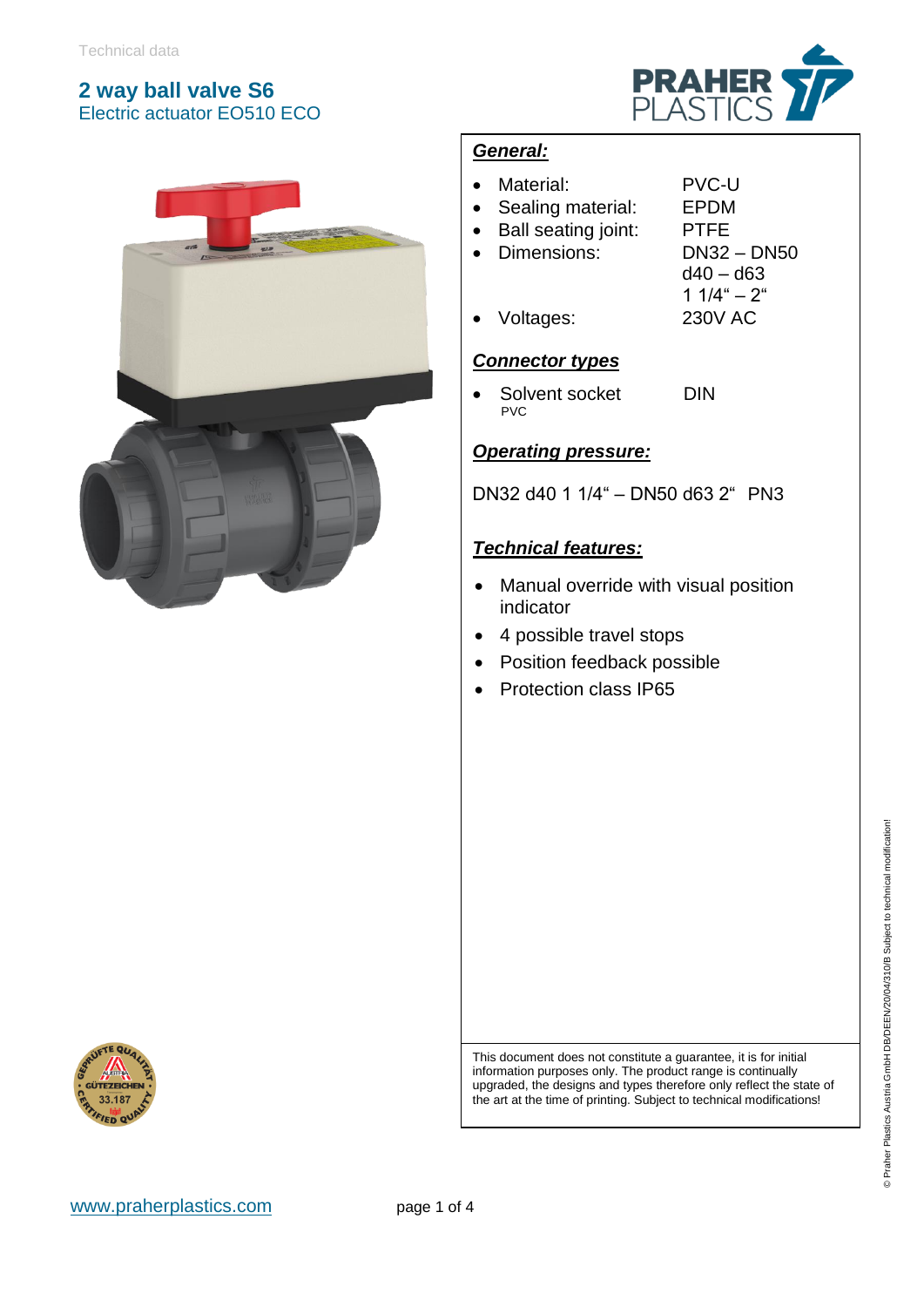## *Dimensions :*









**PVC - U Connector types** PVC solvent socket

|                  | <b>DN</b>                     | 32    | 40    | 50    |
|------------------|-------------------------------|-------|-------|-------|
|                  | $\mathsf{d}$                  | 40    | 50    | 63    |
| ball valve PVC-U | $\mathbf{A}$                  | 77    | 77    | 87    |
|                  | D                             | 101,5 | 101,5 | 115,3 |
|                  | t <sub>sso</sub> <sup>1</sup> | 26,5  | 31,5  | 38,5  |
|                  | Z.                            | 87    | 87    | 99    |
|                  | <b>PN</b>                     | 3     | 3     | 3     |
| actuator         | E                             | 138,5 | 138,5 | 143,5 |
|                  | н                             | 172   | 172   | 177   |
|                  | M                             | 77    | 77    | 77    |
|                  | J                             | 49,5  | 49,5  | 49,5  |
|                  | K                             | 102,5 | 102,5 | 102,5 |

 $1$  SSO = solvent socket

#### *Exploded drawing :*

- 1. EO510 ECO
- 2. 2 way ball valve S6





© Praher Plastics Austria GmbH DB*/*DEEN*/*20/04/310/B Subject to technical modification!

© Praher Plastics Austria GmbH DB/DEEN/20/04/310/B Subject to technical modification!

m page 2 of 4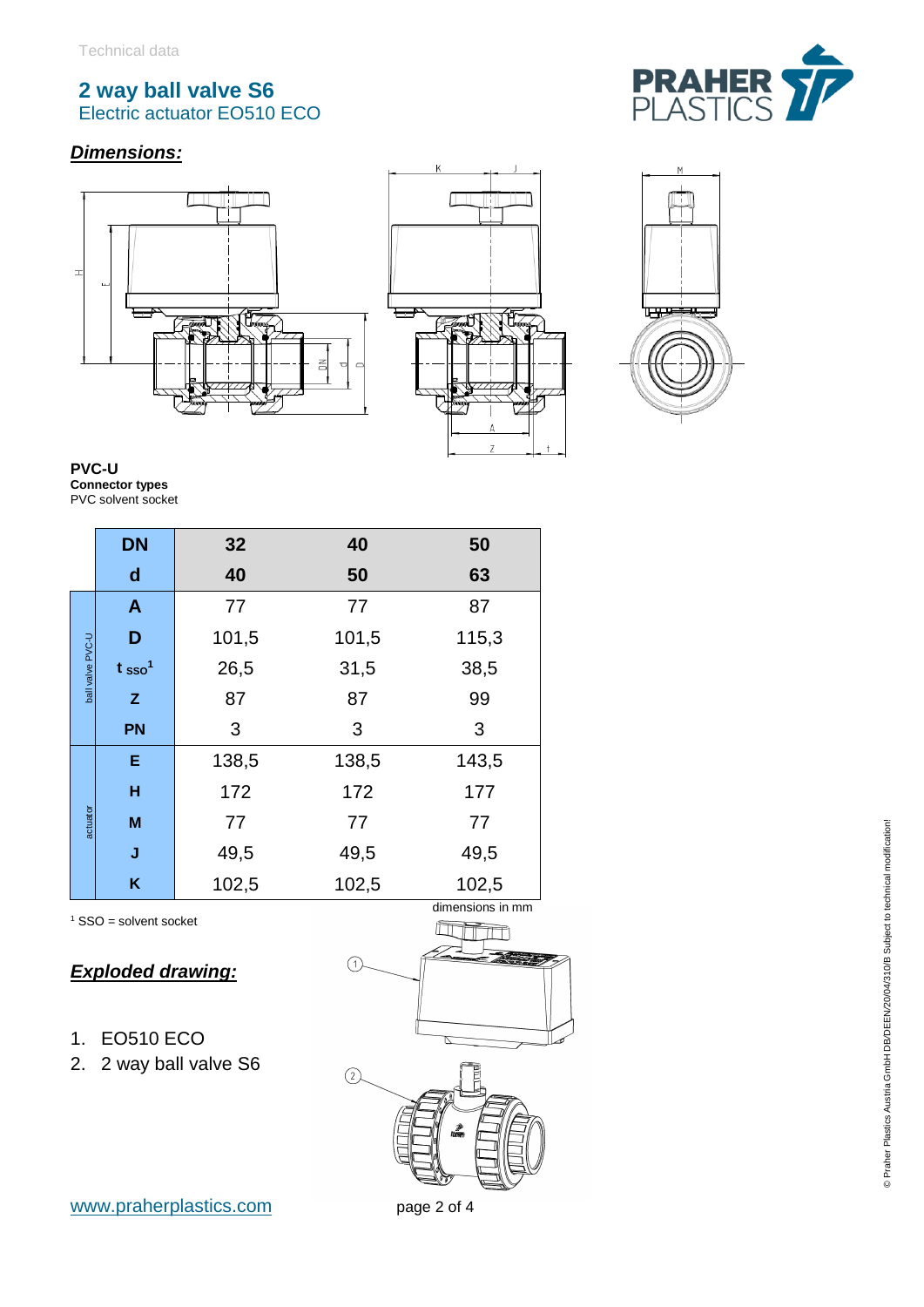

 $\rm [^\circ C]$ 

## *Diagrams:*



#### Pressure loss – Diagram



## Cv value

| Pressure loss | DN <sub>32</sub> | DN <sub>40</sub> | <b>DN50</b> |  |
|---------------|------------------|------------------|-------------|--|
| 0,001 bar     | 28.4             | 44.2             | 82.2        |  |
| 1 bar         | 900              | 1400             | 2600        |  |
| $1/m$ in      |                  |                  |             |  |

l/min

# *Flow-Characteristic Pressure-Temperature-Diagram – PVC-U*